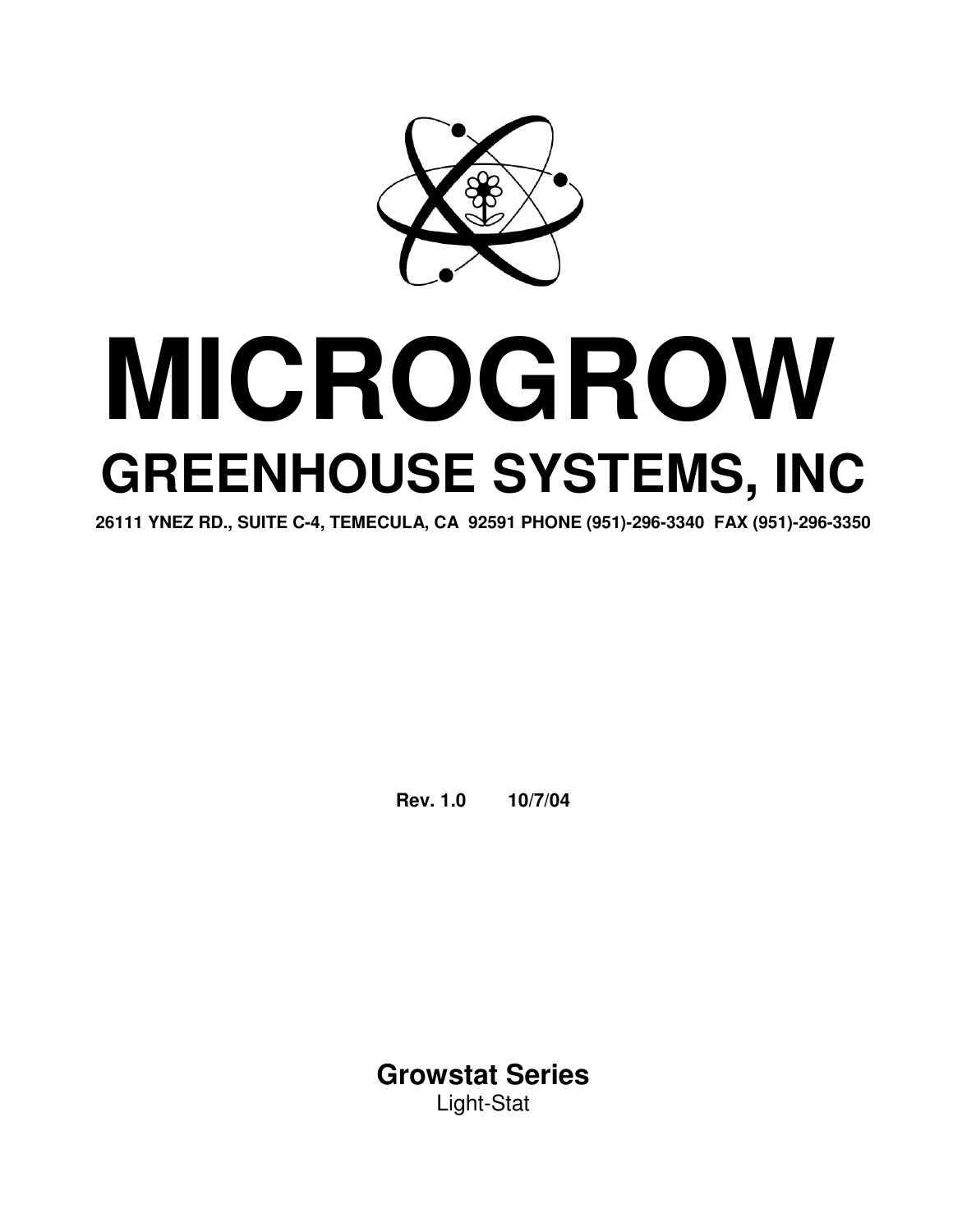

#### **Product Description:**

Designed to control greenhouse crop lighting. Two separate and independent channels of operation are available. Control is based on time of day, and/or incoming solar levels.

#### **Features:**

- 1. Two independent channels of operation.
- 2. Two operational periods for each channel within each 24-hr period with independent times and solar light levels for each.
- 3. Solar monitor and readout in w/m<sup>2.</sup>
- 4. Automatic detection and calculation of daily sunrise and sunset times.
- 5. Specified lighting periods may be turned on or off, for each channel, and for each of two operation periods within each channel. The timed periods may be defined as:
	- A. At a specified time of day.
	- B. At sunrise or sunset.
	- C. At a specified time period before or after sunrise or sunset.
- 6. In addition to the above, lighting may also be turned on or off if desired by high or low solar levels throughout the specified lighting period.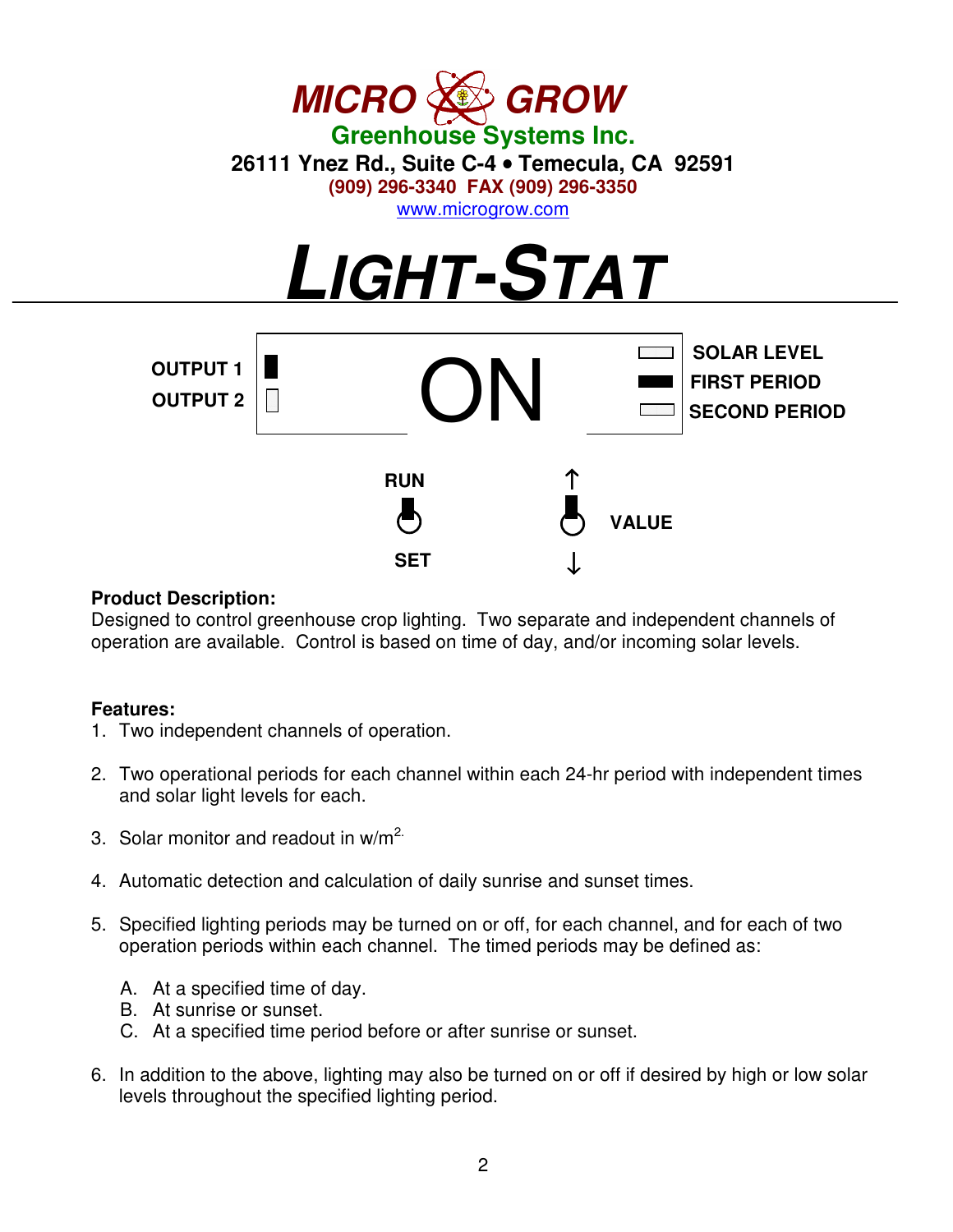#### **Voltage:**

24 VAC 50/60 hz.

### **Outputs:**

Voltage Free, dry switched, rated at 2 amps.

#### **Operation:**

- 1. Set desired operational on and off times. This may be time of day, sunrise or sunset, hours before sunrise or sunset, or simply all times.
- 2. Set desired solar level. This will activate the lighting channel only if the solar level is below this setting. This feature may be bypassed if desired by selecting ALL.
- 3. Set delay times. This will be the time delay in minutes, both on or off to prevent rapid cycling of the lights when solar levels change quickly, as in the case of cloud cover.
- 4. Set differential. This will be the solar differential in w/m<sup>2</sup> of the control system.

#### **Run Mode, Display Scroll:**

While the control is in the run mode, these items will be displayed on the screen in the following order.

- 1. Current Solar Level
- 2. Channel Output Status for Both Channels (ON-OFF)
- 3. Time of Day
- 4. Highest Solar Level in past 24 hrs. (HIGH XX)

### **To Program Control:**

### **A. Set The Solar Level:**

1. Depress the SET switch until the SOLAR LEVEL BAR is illuminated along with the corresponding output and operational period bars.

2. Set Solar levels for both channels, and both operational periods for each channel, by holding down, or up the value ↑↓ switch. When finished with the first channel, first operation, depress the SET switch again for the second operation. Continue for the second channel (if used) by continuing to depress the SET switch.

Notes:

- A. If the solar level is set to ALL, then the solar level reference will be bypassed from the control panel, thus allowing operation of time of day only.
- B. If the second operational period of channel 1, and/or the second channel in its entirety are not desired, they may be disabled in the DIP switch settings.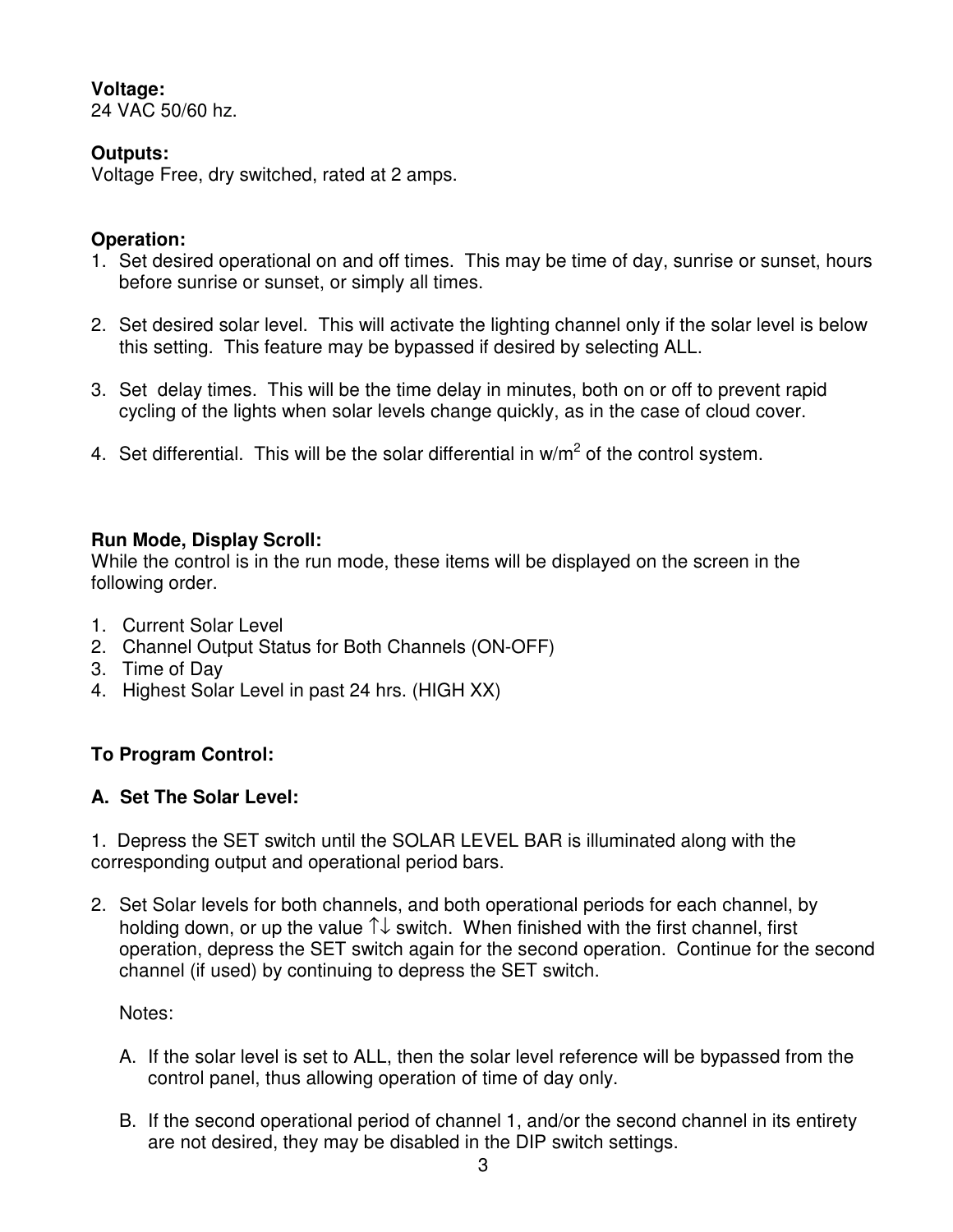C. Solar levels will be in w/m<sup>2</sup>

## **C. Set Time of Day Operations:**

1. Continue to depress the SET switch to set the time of day for the desired channels and operational period of each channel. Set Time of Day Operations for On and Off, for both channels. Adjust the desired time by using the value  $\uparrow\downarrow$  switch. Select the hour first, followed by the minutes, then AM or PM. These parameters will be the time periods that the outputs will be activated.

You may also select sunrise, sunset, or hours after or before sunrise and sunset (see below). To select a time of day, first select the hour by using the value ↑↓ switch, then depress the SET switch again for the minutes, again for AM or PM.

#### **If Using Sunrise and Sunset Times:**

1. If you are using sunrise (SriSE) or sunset (SnSEt) for your operational periods, you may also set the time in hours before or after sunrise or sunset. This is done after selecting the sunrise or sunset option by selecting either 0 (at sunrise or sunset, -1, -2, -3, -4 (hours before) or 1, 2, 3, 4, (hours after) by using the value  $\uparrow\downarrow$  switch.

### **D. Set Differential:**

1. This will be the differential of the solar level. You may set any value by using the value  $\uparrow\downarrow$ switch here from 0-200 w/m<sup>2.</sup> Example: If the solar level is set to turn on at 500 w/m<sup>2,</sup> and the differential is set at 100, then the turn off solar level will be 600 w/m<sup>2</sup>.

### **E. Set Time Delay:**

1. This setting will be the delay in minutes, that the system needs to see, before changing operational state based on solar the level. You may set 2 sec (seconds) as a test time, or 1, 2, 5, 10, 15, 20, 25, or 30 minutes of delay.

### **Other Settings:**

### **F. Calibrate the Solar Sensor:**

The control comes calibrated at the factory. If you feel that some adjustments are necessary, follow these instructions:

1. Depress the SET switch until CALIB appears on the display. Then use the value  $\uparrow\downarrow$  switch to set the correct solar level in w/m<sup>2</sup>.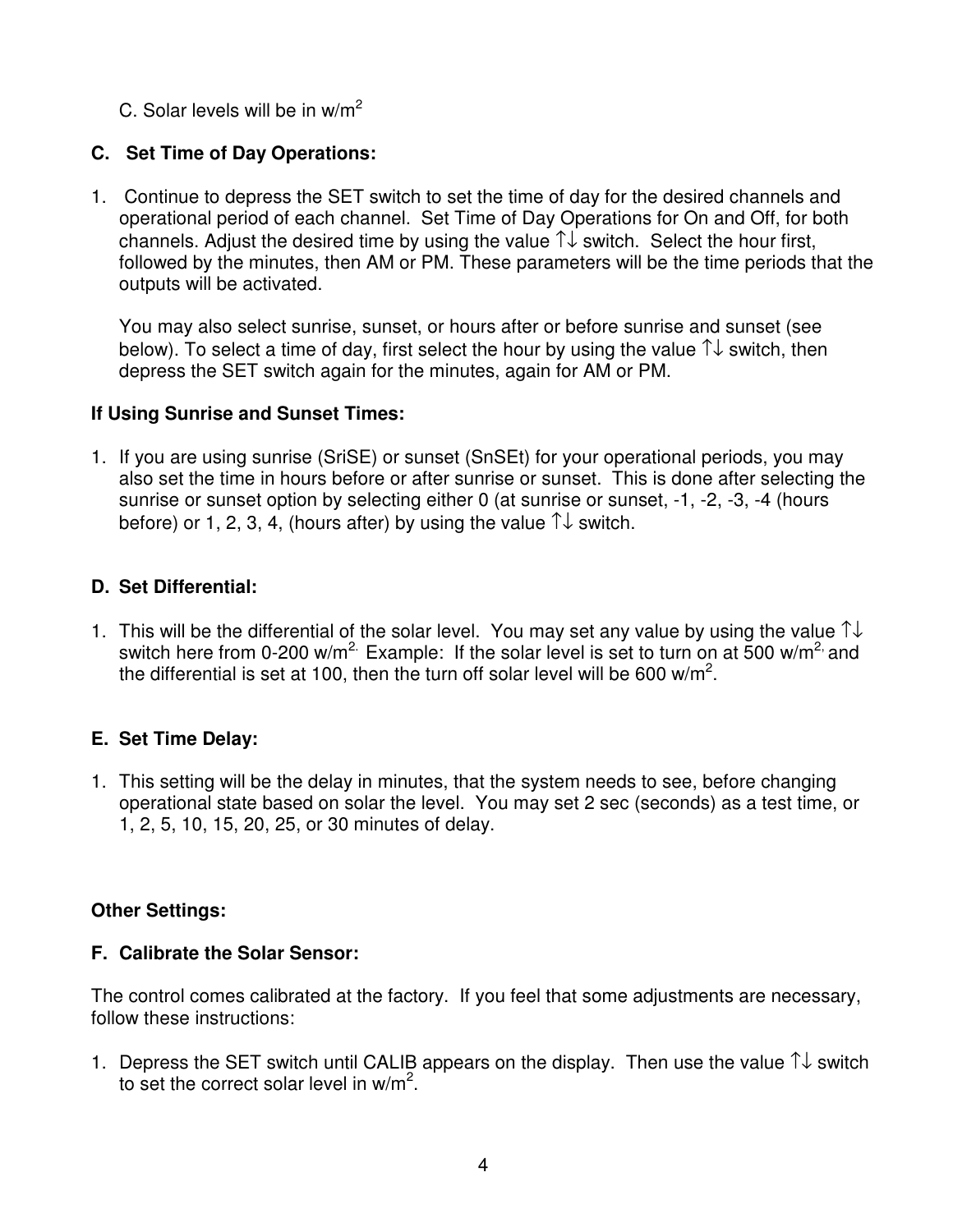### **G. Set the Time Clock:**

1. Depress the SET switch until time of day is displayed. Make sure that it is not the operational time of day. Use the value  $\uparrow\downarrow$  switch to enter the correct hour. Use the SET switch to advance to minutes, and set the minutes in the same manner. ALIB appears on the display. Then use the value  $\uparrow\downarrow$  switch to set the correct solar level in w/m<sup>2</sup>.

#### **H. Back to Run Mode:**

1. The control panel will automatically return to the run mode if no switches have been depressed for a short while. You may also return the control to the run mode by advancing the SET switch through all of the settings.

| <b>DIP</b><br><b>SWITCH</b> | <b>ON</b> | <b>DESCRIPTION</b>                            | <b>COMMENTS</b>                                                                          |
|-----------------------------|-----------|-----------------------------------------------|------------------------------------------------------------------------------------------|
|                             | X         | Channel 1 Second Operational Period in Use    | Use if only a single operational<br>period is desired for channel 1                      |
| $\mathbf 2$                 | X         | Channel 2 Second Operational Period in Use    | Use if only a single operational<br>period is desired for channel 2                      |
| 3                           | X         | Channel 2 Not Used at All                     | Use if channel 2 operation is not<br>desired at all.                                     |
| 4                           | X         | <b>Low Sunrise/Sunset Sensing Sensitivity</b> | Use if desiring a delayed sunrise<br>sunset detection, and an early<br>sunset detection. |
| 5                           | χ         | Test Mode                                     | See test mode note below                                                                 |

Test mode does the following:

- 1. In run mode, sunrise and sunset times are displayed
- 2. When displaying the solar level, the right decimal point lights up if the photocell is detecting 'dark', otherwise it is not lit up.
- 3. The photocell responds in 2 seconds instead of 2 minutes.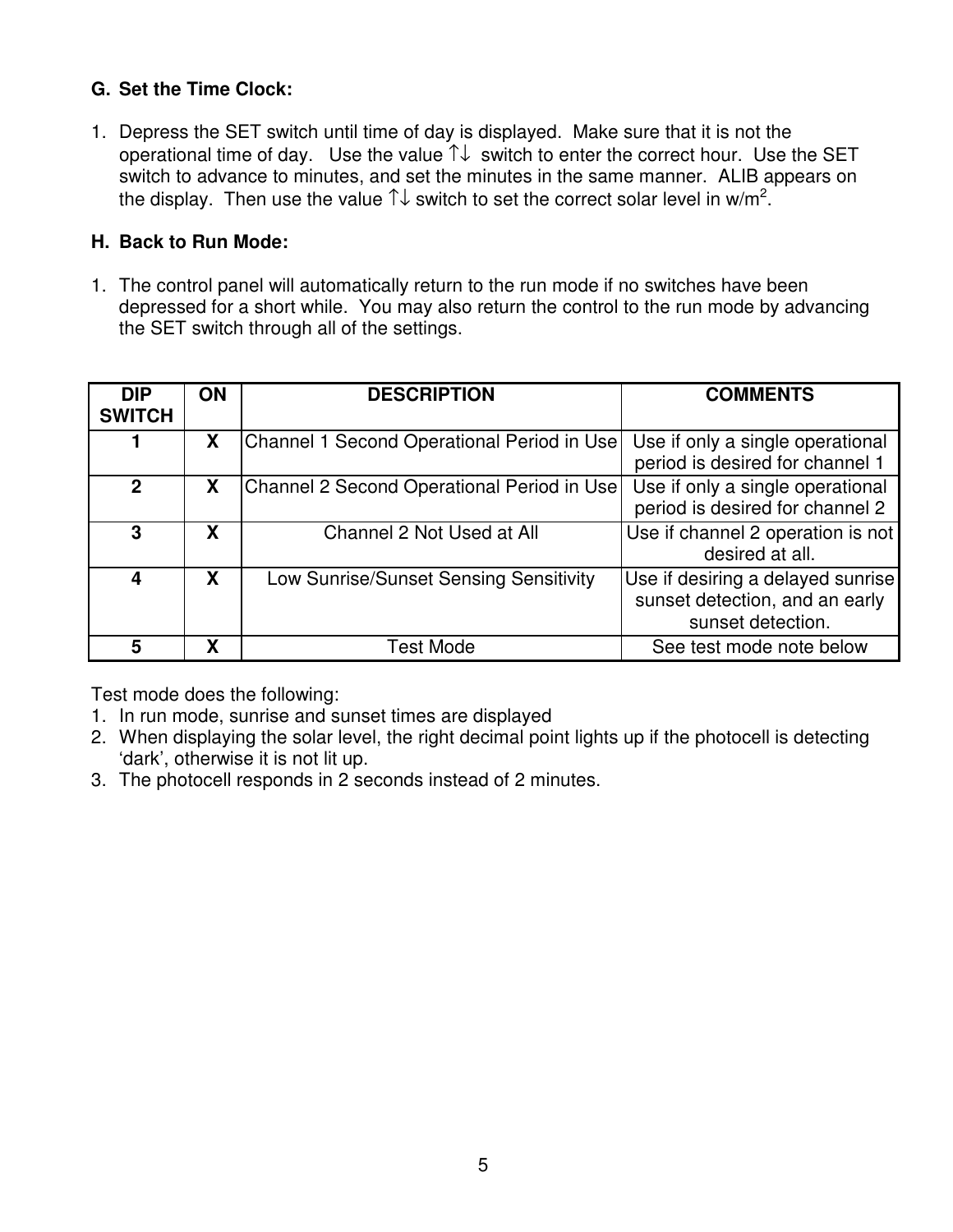